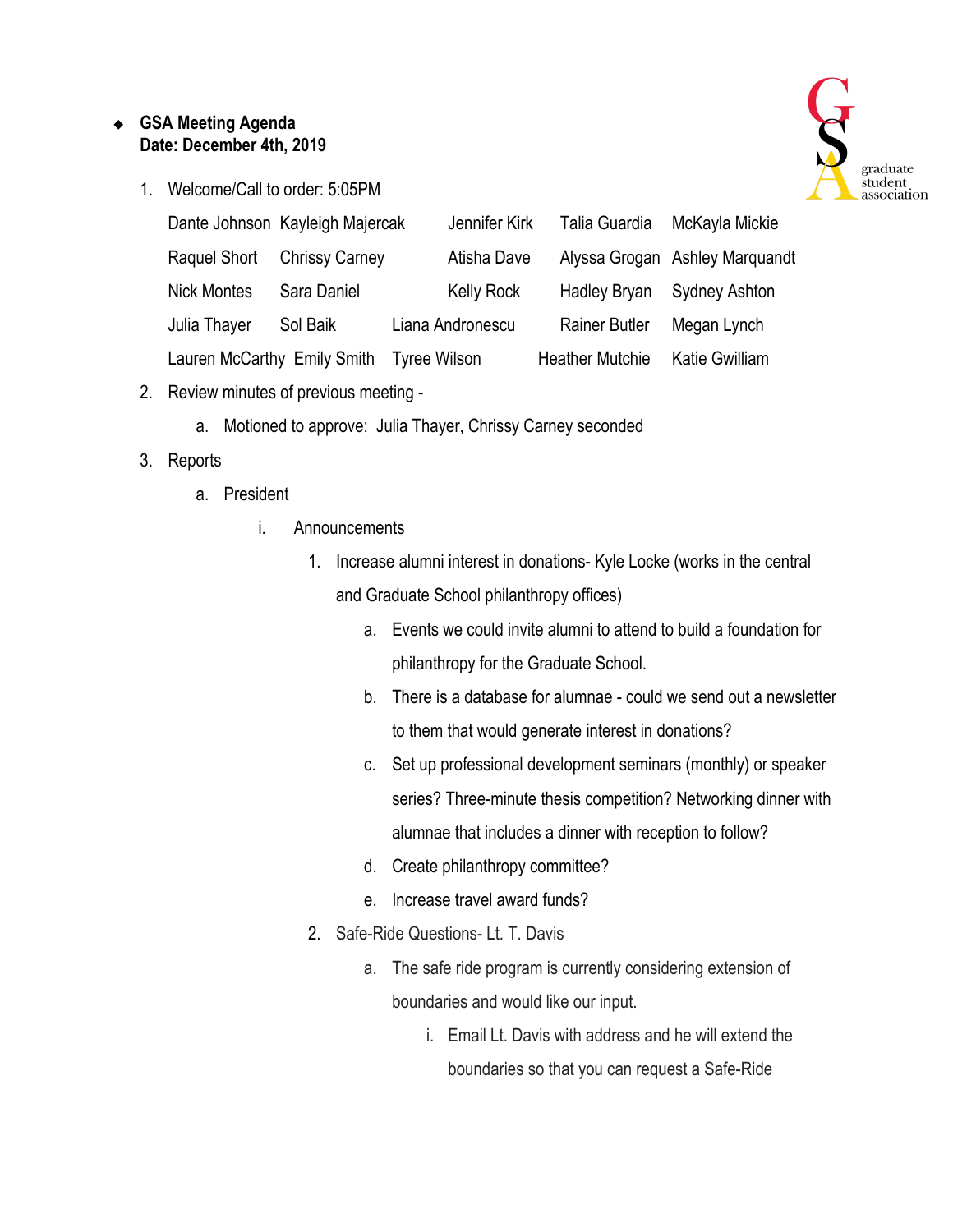## [\(tedavis@police.umaryland.edu\)](mailto:tedavis@police.umaryland.edu)

- ii. Make sure you are accurately representing the number of people who will be taking the ride.
- b. ALSO: please be aware that you may call for a walk/ride even when your destination exceeds the boundaries by a few blocks.
- ii. Meet & Confer Committee
	- 1. Next Meet & Confer will be January 7th request for additional committee member that is not in either GPILS or Pharm Sci (those programs are already represented)
		- a. Health Insurance
			- i. They would like us to contact them directly with all complaints. Please encourage students in your programs to reach out to me with complaints and I will connect them.
		- b. Other issues if any come up between now and January email the GSA President account
- b. Vice President
	- i. Announcements
		- 1. Holiday Ugly Sweater Social is **THIS** Friday!
			- a. December 6th 6PM 9PM
			- b. Pickles Pub
			- c. Bring your school ID AND government-issued ID!
			- d. Low-key social activity voluntary will be given a holiday character that will be pinned to the back of your sweater. People can ask you questions to try and guess your character!
			- e. [Volunteer sign up sheet in minutes!](https://templates.office.com/en-us/volunteer-sign-up-sheet-tm04021442)
		- 2. Social Activities Committee:
			- a. Thanks for input on the social!
		- 3. USGA Announcements: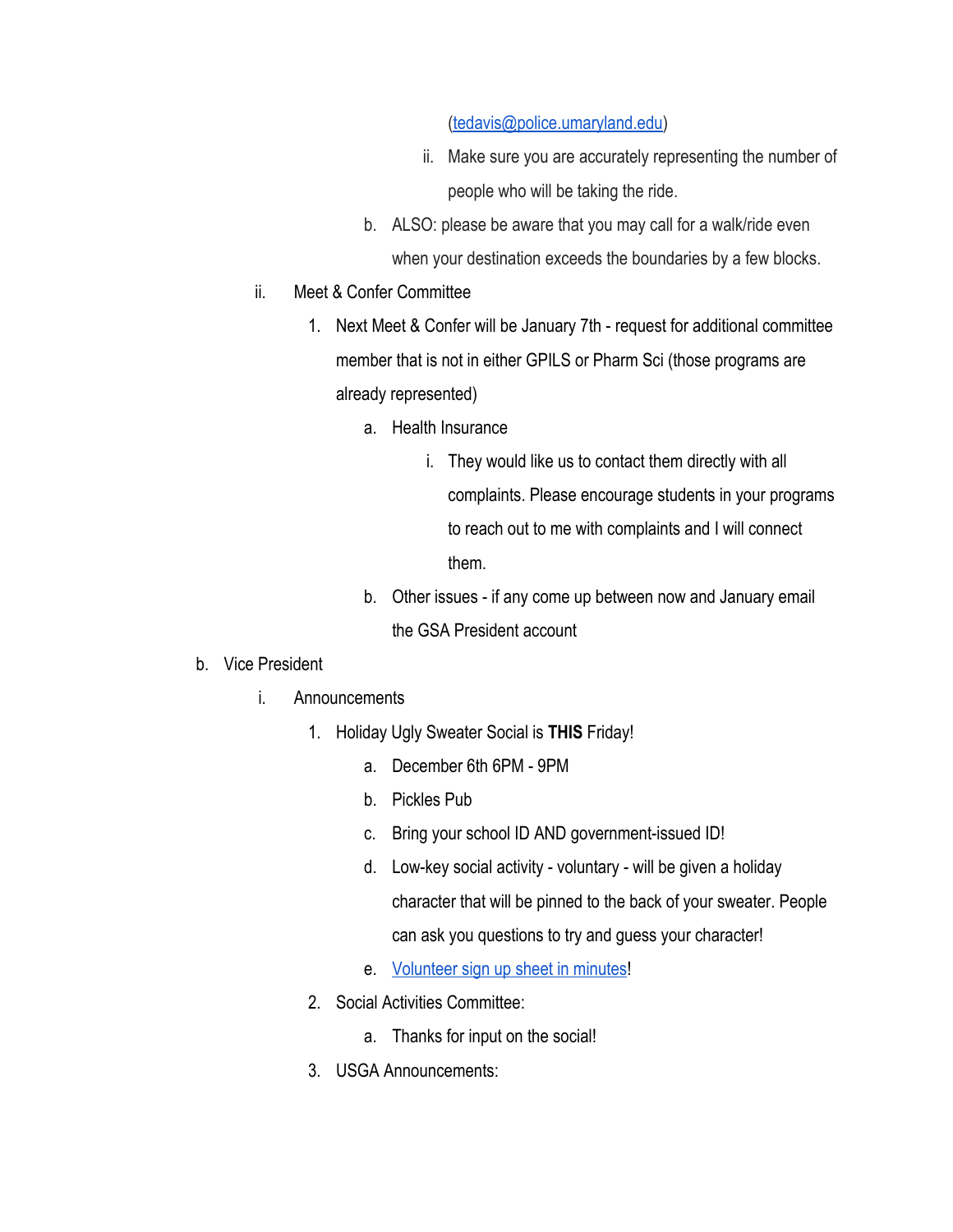- a. Shuttle updates:
	- i. New UMB shuttles will be rolled out at the start of the Spring semester (January 2020)!
	- ii. Be sure to share any and all concerns on the UMB shuttle page using this [online form](https://www.umaryland.edu/shuttlebus/suggestions/)
- b. Student Organization Events coming up this semester (keep an eye out for event details in The Elm or Campus Life Weekly)
	- i. Look for Stressbusters events held in SMC during this month (free massages, petting puppies, etc!)
	- ii. Check out the Global Center at UMB for internationalization opportunities to apply your research/education globally!
	- iii. The Community Engagement Center (CEC) beside Biopark is holding an event called The Christmas Store on December 7th and 14th. Check out the link to check out volunteer opportunities.
		- 1. <http://www.foundrybaltimore.com/christmasstore>
	- iv. UMB Office of Community Engagement K-12 Career Speaker opportunity - go to a K-12 school to talk about your career aspirations!
		- 1. [https://umpartnershipwithwestbaltimore.org/oppor](https://umpartnershipwithwestbaltimore.org/opportunity/join-the-umb-k-12-speakers-bureau/) [tunity/join-the-umb-k-12-speakers-bureau/](https://umpartnershipwithwestbaltimore.org/opportunity/join-the-umb-k-12-speakers-bureau/)

- c. Treasurer
	- i. Account
		- 1. Current Balance:\$18,033.09
	- ii. Student Group Funding:
		- 1. Allocated:\$682.98
		- 2. Reimbursed to date:\$189.45
		- 3. Left: \$1610.55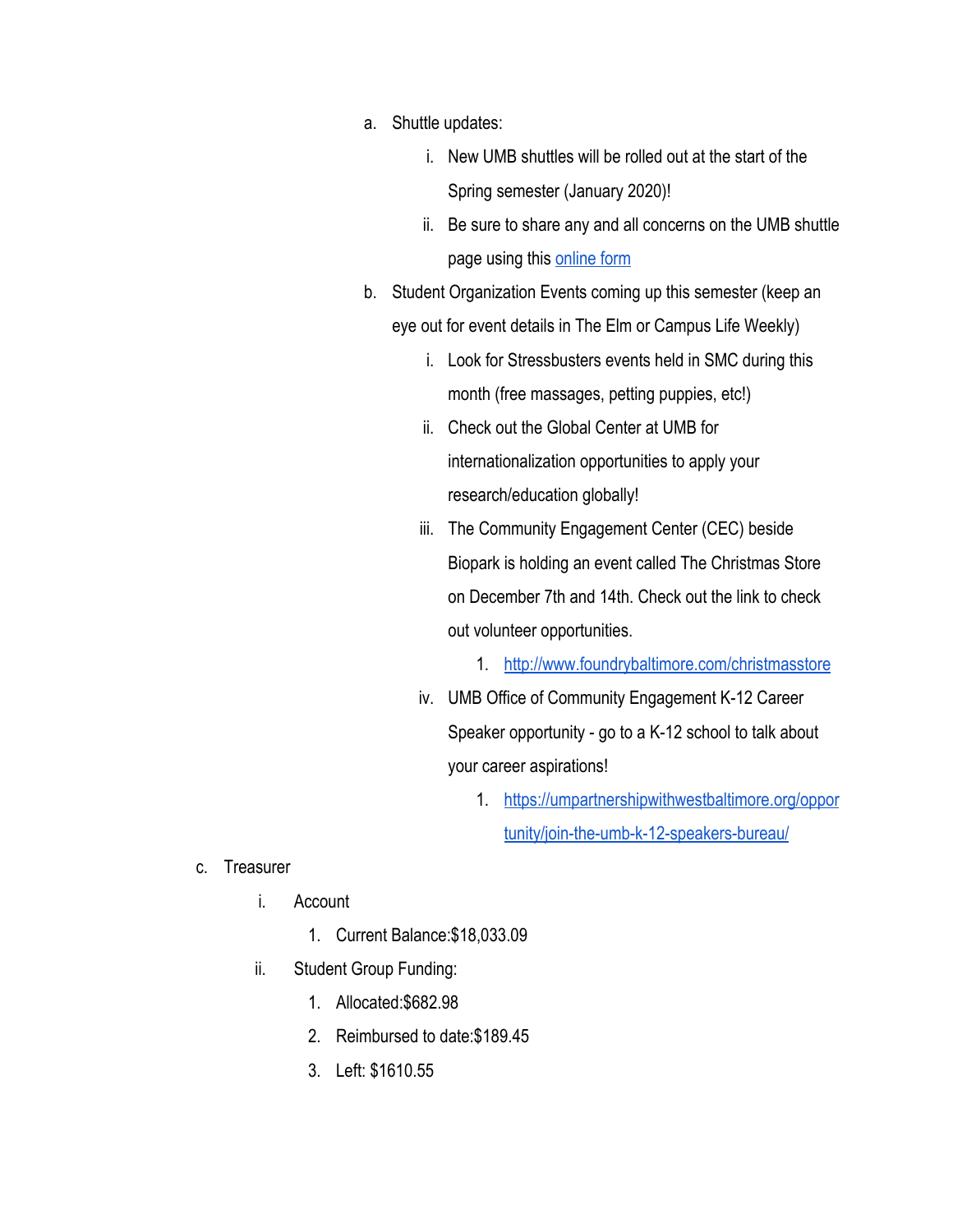- 4. New Request: PGSA \$150
- iii. Any updates from the Research Award Committee? No
- iv. If you think I owe you a check, please come see me I probably have it.
- d. Secretary
	- i. Announcements: Registration for the GRC is now OPEN! The GRC will be held March 6th. It is a great opportunity to share your research and see what your fellow graduate students are working on! Encourage your program members to apply. Registration will be open until February 14th, 2020.
		- 1. Abstract Booklet cover contest, coming soon!
	- ii. Advancement to Candidacy ceremony the day of the GRC. You may bring a guest and invite your faculty mentor to celebrate this great accomplishment! Encourage program members who have advanced to candidacy in 2019 to attend!
- e. Grad Council rep
	- i. Announcements: No announcements
	- ii. If on Professional Development committee, you should have received
	- iii. U of M grad council: No updates
- f. PR
- i. Announcements: Grad Gazette will be coming out this week!
	- 1. If you have anything between now and February that you would like included in Grad Gazette, contact Tyree (umb.gsa.pro@gmail.com)
- ii. Communications Committee: No updates
- iii. Volunteer Committee: No updates
- g. Meyerhoff: No updates
- h. NOVA: No Updates
- 4. Old Business: None
- 5. New Business:
	- a. Tuition increases for FY21- committee that includes graduate students met 12/2.
		- i. All of the proposed tuition increases are less than 5% (see attached PDF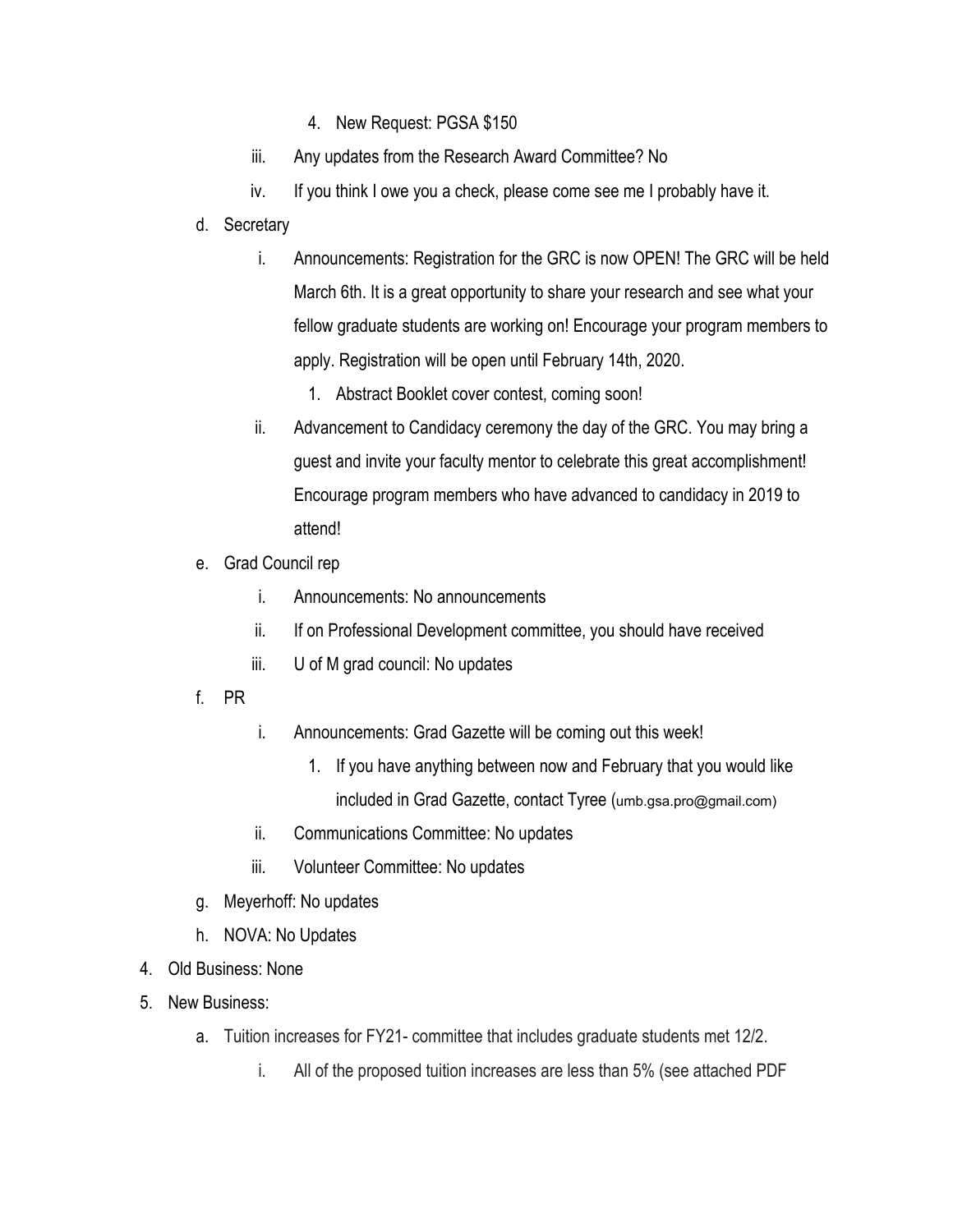included with the minutes)

- ii. There are some new programs; Graduate- PhD Health Professions Education and the Graduate Certificate Global Health and Innovation
- b. Spring Plant Swap Social (SPSS) Spring social idea
	- i. GSA rep: Sydney Ashton
		- 1. Idea would be an event to bridge post-docs and graduate students. The theme would be plants - would invite a local nursery who could give a brief presentation about the benefits of keeping houseplants, types of plants that do well under fluorescent lighting, how to water them - and bring pots or small plants to sell. Would be earlier in the day, non-alcoholic, just to provide a different kind of social
	- ii. Partner with PDAC (Postdoctoral Advisory Committee)! Have been presented, and they are very on board but do not have the resources to run it.
		- 1. Planning (reserving room, communicating with local nursery) could fall to social committee
			- a. People seemed interested in the idea, social committee is willing to take on the responsibility, discussed the possibility of moving it to the summer - adding an activity to incentivize attendance
			- b. PDAC Can contribute \$300 decided at 12/4 meeting
	- iii. We'd have to provide food for the event for max 20-30 people→ pizza?
		- 1. Need to vote to allocate funds to this: Have \$600ish that was possibly going to lab socials - could be moved to fund this idea.
			- a. Social committee will meet between now and February meeting to discuss this event, and bring proposal to vote on. If not on social committee and want to be involved in the planning, contact Emily (gsa.vp.umb@gmail.com)
- c. Student group funding request: PGSA Winter Clothing Drive/Holiday Survival Packs
	- i. Overview: Warm clothing drive and creating holiday survival packs on Friday December 20th, funds requested to provide lunch to volunteers and supplement